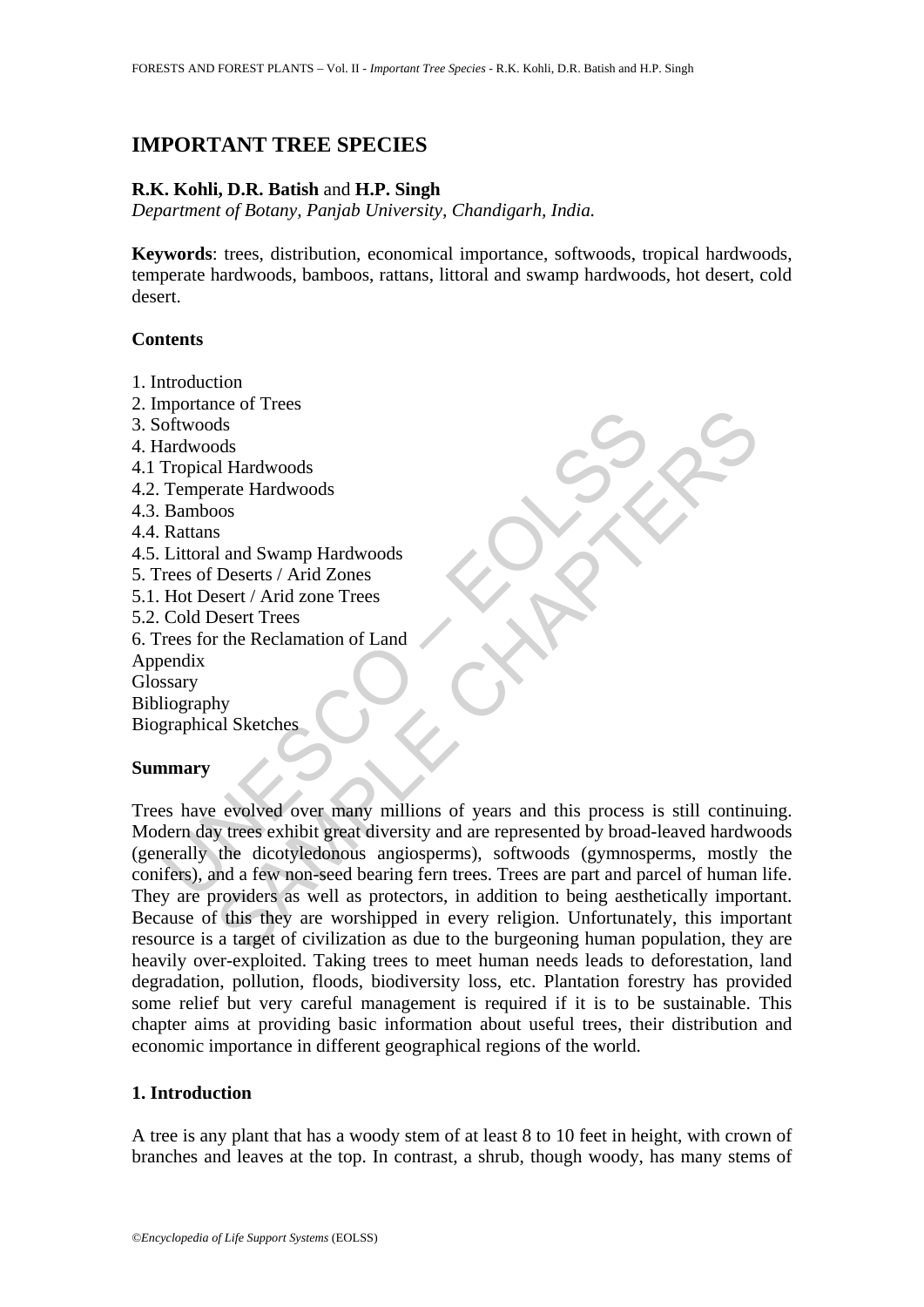smaller size and produces branches close to the ground. The trees are the largest and longest-lived organisms, with a long and often enigmatic evolutionary history. The first ever trees (now extinct) were probably giant Pteridophytes (non-seed bearing plants) of the order Lepidodendrales of Lycopsida (comprising *Lycopodium, Selaginella, etc.*) and Calamitales of Sphenopsida (the *Equisetum* group). These formed the well-known *Swamp Forests* of the Carboniferous era (360 to 290 million years ago) that still provide the major source of coal and oil in the present times. Cycads are the most primitive of all the extant trees. Sequoias, in California, are the giants (300 ft tall and 30 ft diameter) and the oldest (about 4000 yrs). Redwoods and Douglas firs of the Pacific coast of North America are the tallest, and the Eucalypts, native of Australia, are the next tallest trees. *Taxodium mucronatum* (Tree of Tule) has the largest circumference (175 ft). Most of the trees belong to the Gymnosperms and Angiosperms, the higher groups of seed bearing plants. However, some ferns e.g. *Cyathea,* though rare, are trees. Some like Bristlecone Pine (*Pinus aristata*) growing in the arid highlands of California are very old (4000 years). A few younger branches of such woody otherwise dead plants are still producing cones. The Maidenhair Tree (*Ginkgo biloba*), is a member of perhaps the oldest known surviving order of trees, having withstood the pressures of a long evolutionary history since the Carboniferous, and is recognized as a *Living Fossil.*

theone Pine (*Pinus aristata*) growing in the arid highlands of (4000 years). A few younger branches of such woody otherwise ducing cones. The Maidenhair Tree (*Ginkgo biloba*), is a member st known surviving order of tree E Pine (*Pinus aristata*) growing in the arid highlands of California are ecars). A few younger branches of such woody otherwise dead plants are conss. The Maidelnhar Tree (*Ginkgo bilobol*, is a member of perhapsive over Trees can be classified variously. According to common observations, trees can be evergreen (bearing a full canopy of foliage year-round), semi-evergreen, and deciduous (shedding their leaves in winter). However, scientifically these vascular plants can be grouped as Pteridophytic (seedless vascular plants), Gymnospermic (naked seedbearing) and Angiospermic (enclosed seed-bearing) trees. Conventionally, Gymnospermic (that lack vessels in the wood) and Angiospermic (that possess vessels in the wood) are referred to as softwood and hardwood trees, respectively.

Pteridophytes are represented by beautiful and graceful tree ferns that constitute a small and relatively rare group confined to humid mountain forests in the tropics, subtropics and warm temperate regions of the southern hemisphere.

Gymnosperms comprise the cycads, ginkgoes and conifers. Cycads, the remnants of much more prevalent group in the geological past, are distributed in the warm regions of the eastern and western hemispheres. Through cultivation the Buddhists have preserved *Ginkgo biloba*, the only living member of the Ginkgoes. Conifers, the largest group of gymnosperms, e.g. pines, cedars, araucarias, hemlocks, firs or Douglas firs etc., are mostly evergreen and possess needle-like leaves.

Conversely, Angiosperms, bearing true flowers and seeds enclosed inside welldeveloped fruits, have flattened/expanded leaves. Among them, the dominant trees are dicots, while monocots (except for the family Arecaceae or some agaves, *Dracaena* and *Yucca* found in tropical and sub-tropical regions) contain no tree species. Despite their larger size, 'monocot trees' and tree ferns are not considered true trees. The broadleaved trees are mostly deciduous (old leaves are shed in winters and new leaves appear in spring). Most of the conifers, except larches, and many of the broadleaved trees found in tropical areas are evergreen.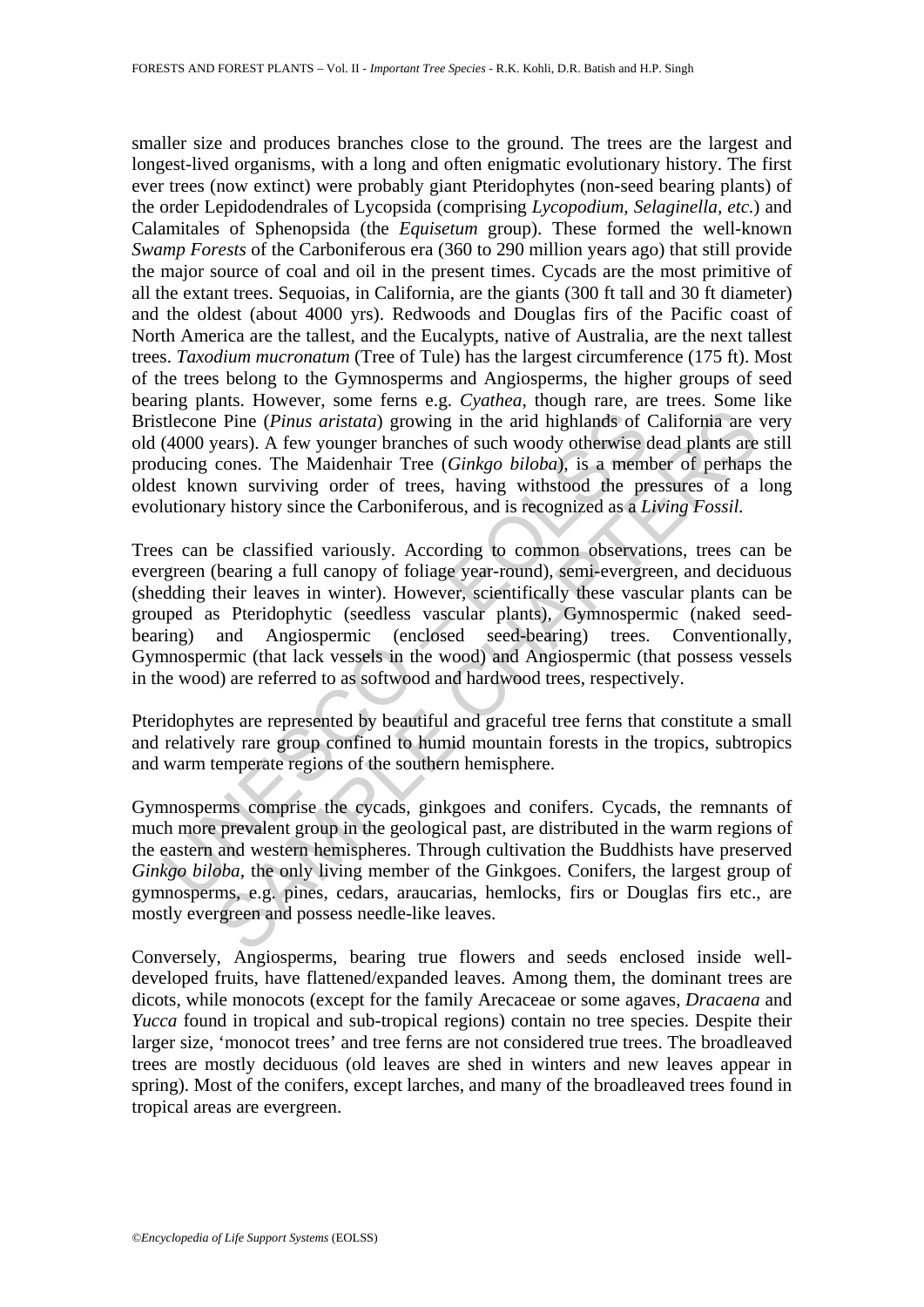Trees, though stationary, are organisms possessing enormous range of growth strategies; they are able to withstand harsh environmental conditions of high and low temperature, floods, snow, rains and storms, etc. They live in a diversity of natural habitats and geographical regions including mountaintops, plains, deserts and marshy areas. The average age of trees varies greatly between species. However, they enjoy a long lifespan and rarely die of old age. They may succumb to diseases, insect/pest attacks or some other environmental calamity. Trees have a centralized system with each branch/shoot or root capable of growing independently due to dominance of the apex. The main growing stem often controls their radial growth/expansion. They multiply vegetatively (through suckers and/or stem cuttings) as well as sexually (producing large quantities of seeds). The quality of trees (particularly, orchard/horticultural) can be improved by grafting. Tissue culture, or protoplast culture, has further revolutionized the multiplication of trees particularly for rapid clonal production in large numbers.

<sup>1</sup><br> **Example 12**<br> **Example 12**<br> **Example 12**<br> **Example 12**<br> **Example 12**<br> **Example 12**<br> **Example 12**<br> **Example 12**<br> **Example 12**<br> **Example 12**<br> **Example 12**<br> **Example 12**<br> **Example 12**<br> **Example 12**<br> **Example 12**<br> **Exampl** Example a science known as *dendroclimatelongly*, while the analyson and accelect schoom of a conce choronology) in the treas helps with dating. The formation of growth rigoson-specific and enables them to expand radialy. Careful microscopic examination of woods can provide information about past climates—a science known as *dendroclimatology,* while the analysis of growth rings (*dendrochronology)* in the trees helps with dating. The formation of growth rings in trees is season-specific and enables them to expand radially. In winters, the cambium remains inactive and results in no radial growth, in contrast to the following active spring growing season. This differential growth results in the formation of growth rings. Heartwood in the center, where large quantities of secondary metabolites are dumped in the absence of an effective mechanism for excretion in trees, is composed of dark coloured dead tissue that provides passive support to the tree. This extremely durable portion is surrounded by another wood called sapwood, that is lighter in colour and younger than the heartwood.

### **2. Importance of Trees**

Trees are the silent protectors of the overall health of our planet. Apart from economic benefits, they provide us with unmatched environmental protection—they reduce soil erosion, act as sink for atmospheric carbon dioxide, release large amount of oxygen, provide shade and protection against harmful UV radiations, absorb pollutants and slow down global climate changes such as global warming. They provide shelter to countless species of wildlife and lower organisms like fungi, lichens, mosses, liverworts and microbes. They mitigate glare and reduce noise levels and are, therefore, considered essential components of urban areas. Their foliage and glossy colourful flowers, bark, branches and fruits add beauty to their habitat. Exhibiting a broad range of colour, diversity in structure, form, canopy and architecture, they are used in city landscaping. They meet the demands of firewood, charcoal, timber, fodder, medicines, oils and food, apart from a number of industrial products including gums, resins, rubber, cork, etc.

Trees live much longer than human beings. They have featured in many religions and folklores. Evergreen conifers are used in Christmas celebrations. Tree worship was common amongst Teutonic and Scandinavians. In Hindu mythology, there are mentions of a number of sages like Valmiki and Kalidasa who meditated under the canopy of trees. They are even worshiped and found in religious ceremonies. Lord Buddha achieved enlightenment under a Bo tree*.* The leaves of *Aegle marmelos* are offered to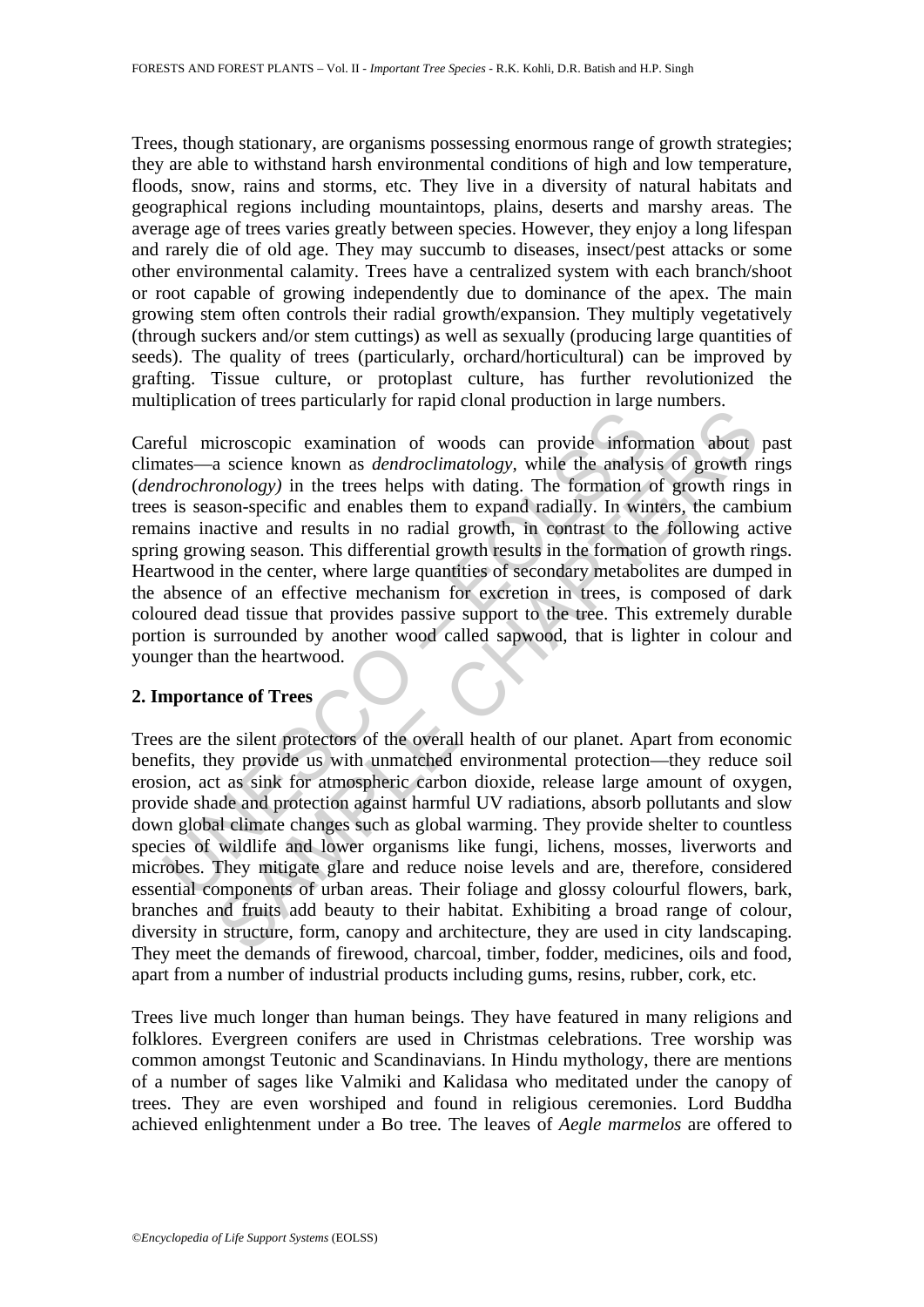Lord Shiva. The Royal Oak (*Quercus robur*) sheltered Charles II, King of England, after defeat in 1651.

Owing to its geographical situation and seasonal variations, India has a vast diversity of trees. Noteworthy among them are *Cassia fistula* (Indian laburnum), *Erythrina indica*  (Indian coral tree), *Butea monosperma* (Flame of the forests), *Bombax ceiba* (Red silkcotton), *Anthocephalus kadamba* (Kadam), *Mimusops elengi* (Maulsari) etc. A number of other multipurpose trees like *Mangifera indica* (Mango), *Syzygium cuminii* (Jamun), *Emblica officinalis* (Amla), *Moringa oleifera* (Drumstick), *Cocos nucifera* (Coconut) *Tamrindus indica* (Tamrind), *Aegle marmelos* (Bil), are known for their fruits, rich vitamin or medicinal value. *Azadirachta indica* (Neem) is a rich source of biopesticides. Avocado (*Persea americana*) is famous for its nutritious fruit and oil in Central America and Mexico. *Ficus spp*. (Figs) provide shade and possess religious importance. *Terminalia arjuana* (Arjun) has medicinal value. *Santalum album* (sandal wood) is known for its scented wood and oil, apart from food, cool drink and shelter. *Morus spp*. (Mulberries), *Thuya sp*. (Red Cedar), and Bayberry Birches are popular for birds and wildlife shelter.

ortance. *Terminalia arjuana* (Arjun) has medicinal value. *Santa*<br>d) is known for its scented wood and oil, apart from food, cool<br>*us spp.* (Mulberries), *Thuya sp.* (Red Cedar), and Bayberry Bircl<br>s and wildlife shelter 1. *Ferminalia arijuana* (Arjun) has medicinal value *Santalum album* (sample). *Ferminalia arijuana* (Arjun) has medicinal value *Santalum album* (samown for its scented wood and oil, apart from food, cool drink and she In spite of all this, trees remain short of meeting the basic needs of the people, particularly fuel-wood energy in rural areas of the developing world. Here, most of the timber yielders like teak, deodar, rosewood, and sandalwood are over-exploited and prone to illicit felling and smuggling. This has led to depletion in natural forests. In order to cope with the demand and saving the natural forests, plantation forestry has been adopted as the solution. In this context, various afforestation and reforestation programmes like social-forestry, farm-forestry and agro-forestry have been introduced almost throughout the forest-deficient world. As a consequence, many exotic tree species have found their way to different countries. Some exotics have revolutionized the landscape and set-ups in their new place. *Hevea brasiliensis* for rubber, C*inchona*  for anti-malarial drug, *Jacaranda mimosifolia, Tecoma argentea, Delonix regia*  (Gulmohar) for avenues while *Anacardium occidentale* for cashewnut, *Theobroma cacao* for beverage trees and *Eleaeis guineensis* (African Oil-palm) for cooking oil, etc. have been planted on a large scale. In India, large-scale introduction of fast growing trees like *Eucalyptus* and *Populus* for industrial use has greatly changed the land scenario, but their large-scale introduction, at the cost of natives like *Dalbergia sissoo* (Rosewood), *Acacia nilotica* (Babul), *Azadirachta indica* (Neem) and *Moringa oleifera* (Drumstick) has led to controversial ecological changes and has resulted in renewed interest in indigenous trees. Many efforts are being made to strengthen the science and awareness of plantation forestry through improving breeding systems, and understanding genetic variability, phenology, pollination biology, seed production, ecology, soil biology, and entomology. In addition new information on germplasm collection, provenance trials, progeny testing, and growth curves, etc., is being sought the world over.

Although every tree is important economically and ecologically, in the present overview, an attempt has been made to briefly discuss some of the most important ones, adopting the arrangement of the articles covered under this topic.

### **3. Softwoods**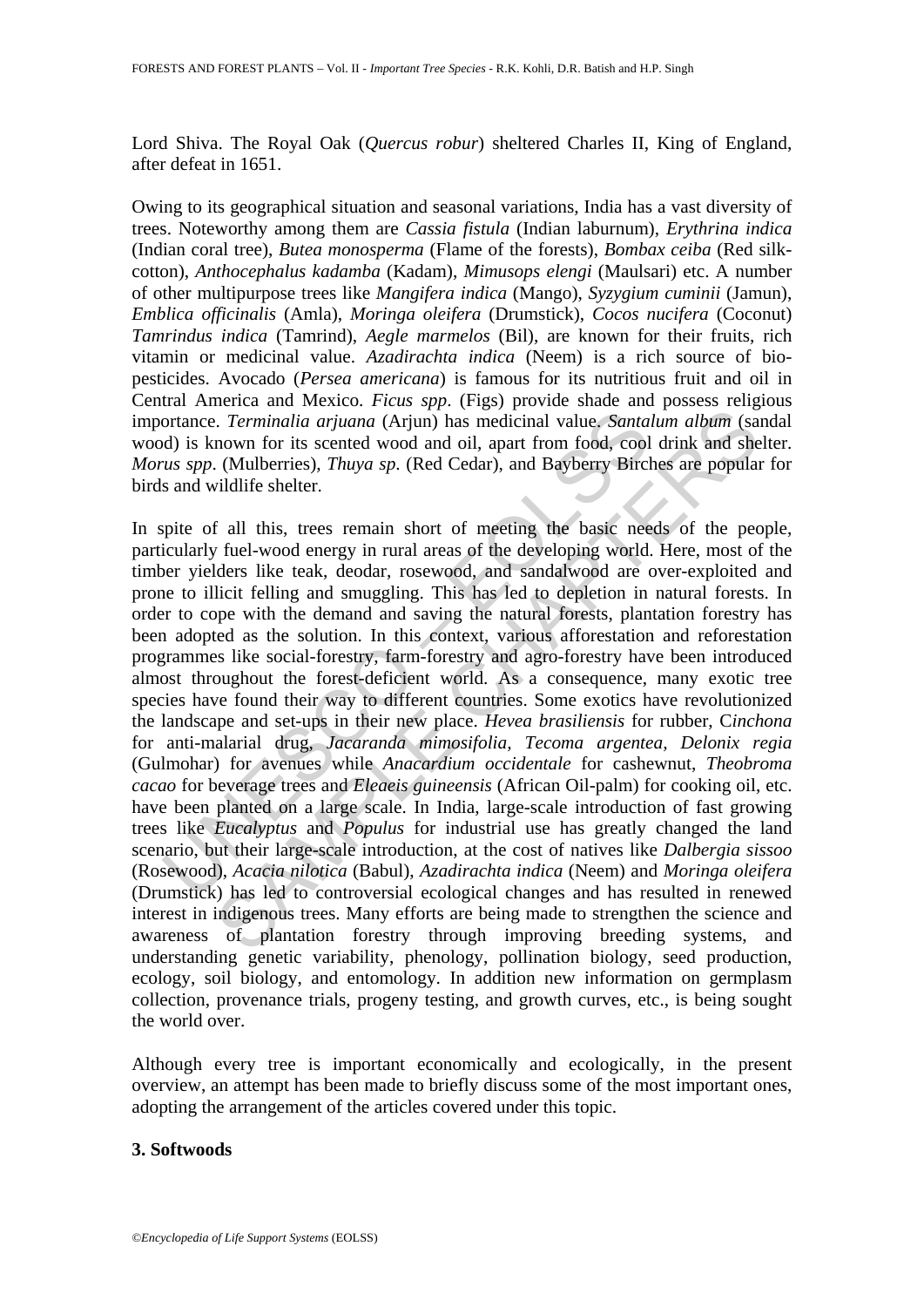Gymnosperms are mostly woody plants that originated in the late Devonian and flourished in the Triassic until they were largely replaced by angiosperms. Several members of the gymnosperms are extinct, but among the living, conifers are the most widespread and largest group. They represent large evergreen trees with separate male and female strobili (cones) borne on the same (e.g. *Pinus*) or different individuals (e.g. *Ginkgo*). They are found primarily in the temperate and boral zones of the world. Junipers, pines, larches and spruces, the most dispersed gymnosperms, are found throughout the northern hemisphere, whereas Araucarias are the most widespread in the southern hemisphere. Redwoods are restricted to California. Gymnosperms yield commercial lumber (e.g. pines, Douglas firs, spruce, firs, cedars, hemlocks, etc.), food (himalayan edible pine, pinyon pine, some junipers, larches and cycads), volatile terpenes, resins and gums besides providing ornamental value. *Cycas*, *Macrozammia*  and *Zammia* yield starch that is used in foodstuffs. Conifers are widely planted in all kinds of afforestation programmes, particularly as shelterbelts/windbreaks.

Conifers—the largest group of Gymnosperms—are represented by 50 genera and 550 species; they include world's tallest and oldest trees. The modern genera like *Sequoia*, *Abies*, *Cupressus*, *Juniperus*, *Larix*, *Pinus* and *Pseudotsuga* represent the largest trees. Most conifers are evergreen, woody, upright trees but some have a shrubby nature. *Dacrydium laxifolium* found in New Zealand is the smallest gymnosperm, whereas *Sequoia giganteum* in California is the tallest tree of the world. The oldest conifers like *Pinus longaeva* are about 5000 years old. The leaves of the conifers, to conserve water, are generally needle-like or scale-like or intermediate between the two. In most, male and female cones are found on the same tree, though there are dioecious species also.

Is of afforestation programmes, particularly as shelterbelts/windbr<br>ifers—the largest group of Gymnosperms—are represented by :<br>ies; they include world's tallest and oldest trees. The modern ges,<br>c. Cupressus, Juniperus, L forestation programmes, particularly as shelterbelts/windbreaks.<br>
the largest group of Gymnosperms—are represented by 50 genera and<br>
ey include world's tallest and oldest trees. The modern genera like *Sequencesus, Juniper* Conifers are represented by 9 families. The family Araucariaceae include two genera, *Araucaria* and *Agathis,* with 18 and 13 species, respectively. They are distributed in the southern hemisphere, extending up to Southeast Asia. Many of the Araucarias and *Agathis* distributed in tropical and sub-tropical forests of New Caledonia are endemic to the region. The family Cepahalotaxaceae represented by *Cepahalotaxus* and *Amentotaxus* with 12 species is found in the Himalayas, Japan, Taiwan, and Thailand. Fossil evidence indicates that this family was once widely distributed in the Old World. The family Cupressaceae has 20 genera and 125 species that are widely distributed throughout the world. They have a greater degree of adaptability and can tolerate boggy and swampy sites. *Phyllocladus* is the only representative of the family Phyllocladaceae which is restricted to New Zealand and Australia in the region of montane forests. Though it is quite similar to the family Podocarpaceae, there are some unique features like the presence of phylloclades, that make it different from the latter. The family Pinaceae has 12 genera and about 200 species distributed exclusively in the northern hemisphere. These are *Pseudolarix*, *Larix*, *Pinus*, *Cedrus*, *Cathaya, Hesperopeuce*, *Picea*, *Tsuga*, *Nothotsuga*, *Pseudotsuga*, *Abies* and *Keteleeria*. All genera have living as well as fossil species and have evolved in the northern hemisphere. Another large family, the Podocarpaceae is represented by 17 genera and nearly 125 species which are distributed in the tropical and sub tropical regions of the southern hemisphere. The genera of this family include *Parsitaxus*, *Microcachrys*, *Microstrobos*, *Lagarostrobus*, *Lepidothamnus*, *Dacydium*, *Dacrycarpus*, *Halocarpus*, *Acmopyle*, *Falcatifolium*, *Retrophyllum*, *Nageia*, *Podocarpus*, *Afrocarpus*, *Saxegothaea*, *Prumnopitys*, *and Sundacarpus.* Sciadopityaceae is a distinct family represented by single monotypic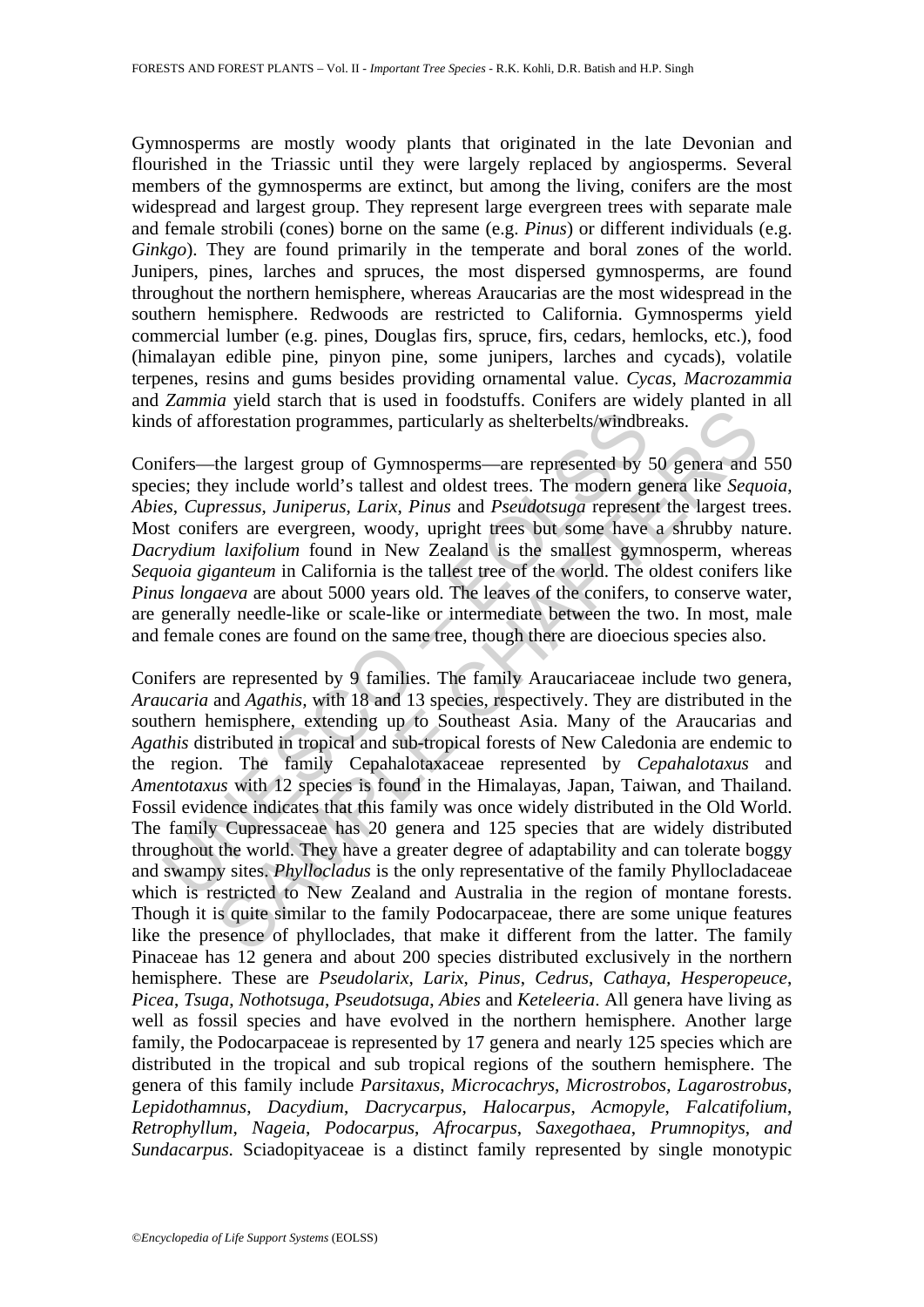genus, endemic to mountains of central and southern Japan. The trees have a sparse and restricted distribution and, as per the fossil records, the small range of these trees is highly relictual. The family Taxaceae has four genera: *Pseudotaxus*, *Austrotaxus*, *Torreya* and *Taxus,* with nearly 20 species. The members of family Taxodiaceae are distributed in north temperate to sub-tropical regions of both old and new worlds, except for *Athrotaxis* that is present in the southern hemisphere also. This family includes *Glyptostrobus*, *Metasequoia*, *Taxodium*, *Cryptomeria*, *Athrotaxis*, *Sequoiadendron*, *Taiwania*, *Cunninghamia,* and *Sequoia*.

Thus, the conifer group is an assemblage of diverse species distributed across various parts of the world. They are economically very important and in fact have been overexploited. Their wood, generally a high quality timber, is categorized as soft and is used for furniture, house building, posts, poles, pulpwood for paper, and fuel. Conifers are also a source of volatile oils, turpentine oils, oleoresins, and pharmaceuticals, etc. The wood of Douglas Fir is considered to be one of the most valuable. Because of the high quality timber, their rate of exploitation exceeds their natural regeneration and growth. Consequently, the relatively fast growing introduced pines have replaced some of the rare but slow-growing conifers. It is, therefore, very important to preserve this immensely useful genetic resource. Some of the conifers that enjoy wide use are described hereunder.

### *Abies* **(Fir)**

a source of volatile oils, turpentine oils, oleoresins, and pharma<br>d of Douglas Fir is considered to be one of the most valuable. B<br>ity timber, their rate of exploitation exceeds their natural regene<br>sequently, the relati Considered by the consist of the most valuable. Because of volatile oils, turpentine oils, oleoresins, and pharmaceuticals, etc. couglas Fir is considered to be one of the most valuable. Because of the let, their rate of e This is a large genus of over 40 species distributed throughout the North Temperate Zone. Firs are tall, evergreen monoecious trees with small twigs having circular leaf scars. *Abies* are known as true firs, to differentiate them from the Douglas Fir or Chinese Fir, etc. They are well adapted to snowy environments due to their short stout branches and pointed tips. Young stems of the tree have fragrant blisters. The buds are round and covered with resinous waxy material. The cones that appear on the topmost branches are sticky with fragrant drops of resins and do not fall intact; they shed their scales one by one. Firs are a source of timber, but quality-wise the wood is not considered very good compared to other trees. Some species are a source of turpentine oil and have medicinal value. *Abies* are also used as Christmas trees.

*Abies alba* (Silver Fir), ecologically and historically important in Europe, occurs naturally in sub-alpine forests and in mixture with Pines or Larch or Beech or other broadleaved trees in montane forests. Since its natural stands are rich in biodiversity and give good landscape, their conservation has been emphasized. It thrives best in fertile soils rich in limestone and silicates.

*Abies concolor* (White Fir) is another important productive and valuable forest tree that dominates over large areas of montane forests in California and southern Oregon and eastward into the central and southern Rocky Mountains. It grows best on moderately deep and well drained sandy-loam to clay-loam soils, from flat to gentle slopes at an altitude from 1500 to 3500m. The wood is used as timber for heavy construction, boxes, plywood, pulp, etc.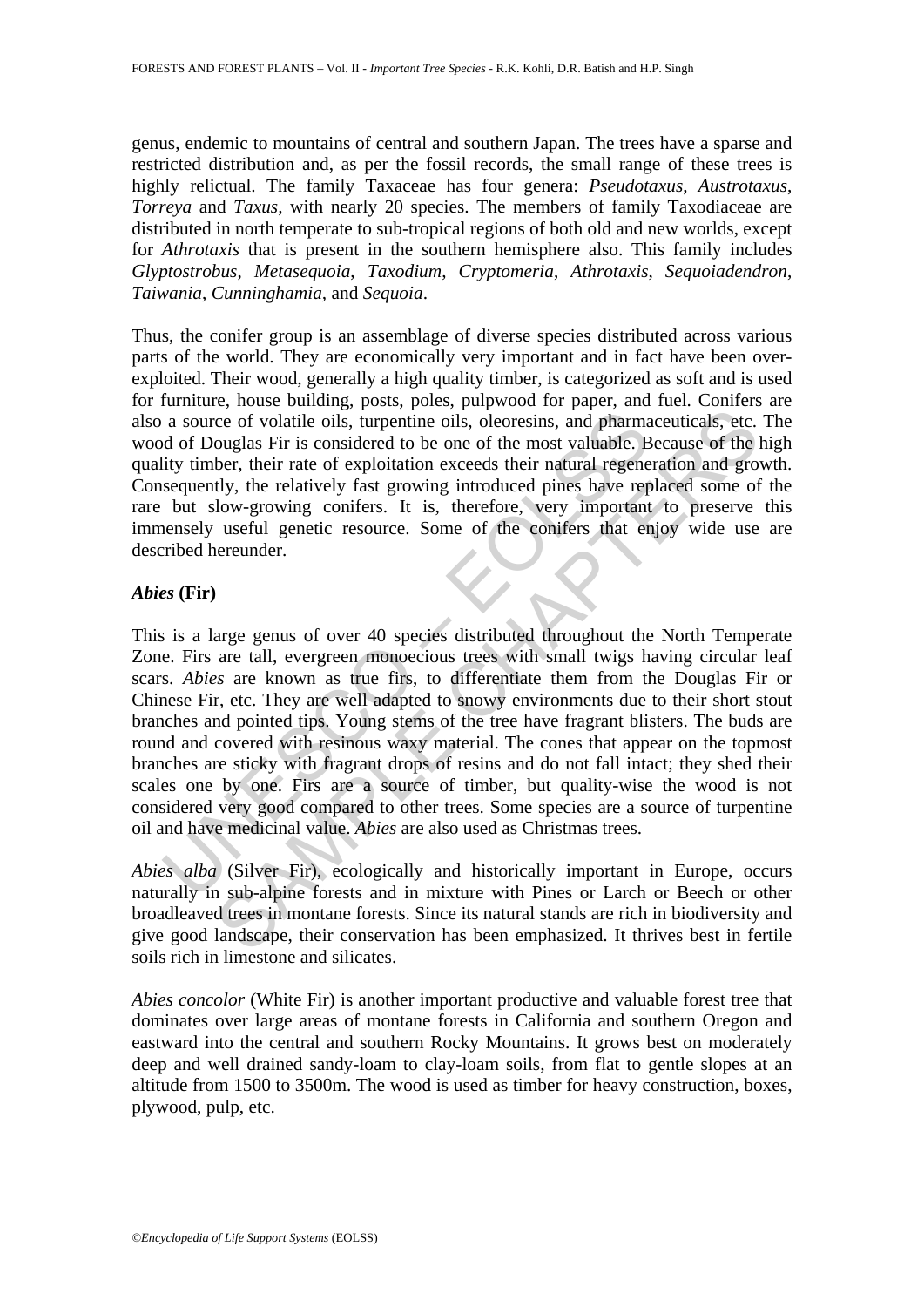*Abies pindrow* (Silver Fir) is a fast growing, evergreen commercially important tree with a dense conical crown of dark green foliage, extensively found in dry and moist temperate forests of the western Himalayas in Afghanistan, Pakistan, India, Bhutan and Nepal at altitudes of 2000 to 3500 m in pure stands or in association with numerous coniferous and broadleaved species. The wood has straight-grains, and medium-fine and uneven texture. The wood, that yields good pulp, is non-durable, difficult to treat with preservatives, but easy to saw and work.

*Abies balsamea* (Balsam Fir), one of the ten fir species native to North America, is a popular Christmas tree in Canada and eastern USA. It serves as a good windbreak and an important source of food and cover for wildlife. Its wood is light, soft, weak and dull with straight- and even-grains; boards produced from it are, therefore, distinct. Because of poor mechanical properties, its nail-holding capacity is low. However, it is good for quality paper, pulp, and tissue paper, etc. The resin, buds and sap have been traditionally used to treat a number of ailments, while medicinal compounds and spirit varnishes are prepared from its extract.

*Abies religiosa,* (Mexican Fir) grows in pure stands and in association with other tree species in humid climates. The wood is of medium to good grade, coarse-grained, and easy to work. It is also used for medicinal and ornamental purposes, and as a source of paper pulp. Young plants are used as Christmas trees, although the needles tend to fall before the Christmas season is over.

## *Cedrus* **(True Cedars)**

lity paper, pulp, and tissue paper, etc. The resin, buds and sap have<br>to treat a number of ailments, while medicinal compounds and<br>to treat a number of ailments, while medicinal compounds and<br>axared from its extract.<br>es *r* Fire pulp, and issue paper, etc. The resin, buds and sap have been tradition<br>at a number of ailments, while medicinal compounds and spirit varnishes<br>om its extract.<br>It a number of ailments, while medicinal compounds and sp They are tall, monoecious trees with needles borne in dense clusters arising from stout woody pegs. The barrel shaped cones are found on the top of the branches. True cedars, generally native to the Mediterranean, Middle East and Himalays, are different from the false cedars found in the pacific northwest. The genus is represented by four distinct species reported from the rocky mountains of North Africa. *Cedrus deodara* is one of the most important and easily recognisable with yellow green to blue green needles borne in dense clusters. Native to the Himalayan mountains, it is an important source of wood.

# *Cupressus* **(Cypress)**

*Cupressus* is native to warm temperate climates in the northern hemisphere, and is also found in the Mediterranean, North America and Asia. Many of the *Cupressus* species show similarities with other genera especially *Chamaecyparis, Taxodium* and *Cupressocyparis* and even confuse taxonomists. The trees are large, evergreen, and exhibit a great variety in shape, size and colour. There are species that are extremely drought resistant.

One of the important *Cupressus* species is: *C. sempervirens* (common or evergreen cypress) that is native to Turkey, Greek islands, the Middle East and North Africa. It produces high quality durable wood that is resistant to pests. It is ornamental, medicinally important and used for soil conservation. *C. lawsoniana* (Lawson's Cypress) is widely planted in Europe, and *C. arizonica* (Arizona Cypress) and *C.*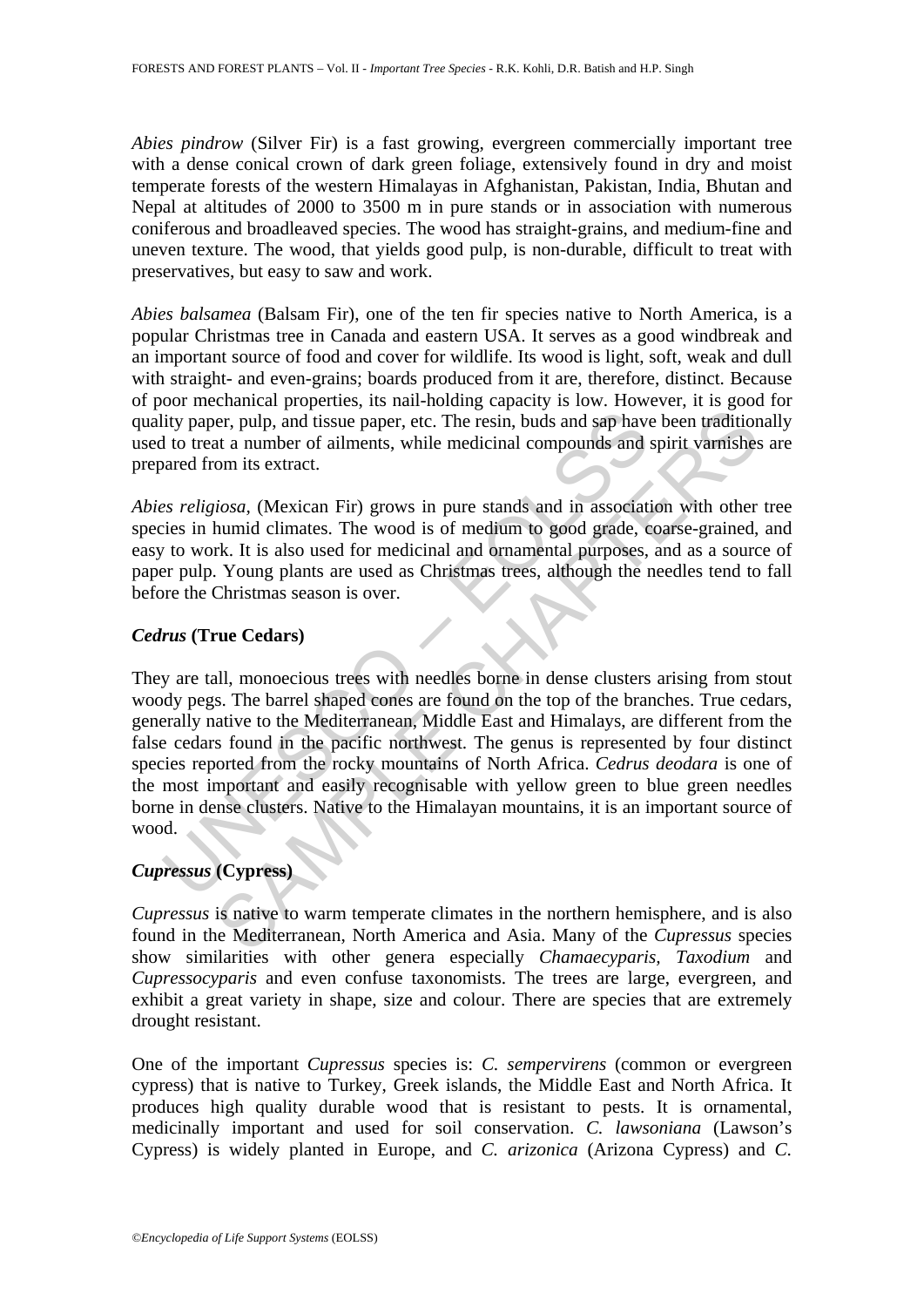*macrocarpa* (Monterey Cypress) are grown in the United States, mainly for ornamental value, wood and landscaping, etc.

Several *Cupressus* species are found in Asia. These are *C. cashmeriana* (Kashmir cypress) native to the Himalayas and grown mainly for ornamental value in gardens, avenues and temples. It is also a source of timber. *C. lusitanica* (Mexican cypress), prone to fire, is grown through the Mediterranean regions of the world. *C. disticha*  (swamp or deciduous cypress) is an agroforestry tree that grows in swampy regions of the world including India, Mexico and USA. *C. torulosa* (Himalayan or Bhutan Cypress) also provides good quality timber. *C. formosensis* (Formosan Cypress), found on mountains of Taiwan and an introduced species in China, is another species providing light red high-quality timber used for construction purposes. *C. japonica* (Japanese Cedar) is grown extensively in Japan.

### *Juniperus* **(Juniper)**

*iperus* (**Juniper**)<br>pers, with about 60 relatively ill-defined known species a<br>ccious, short, durable trees with aromatic wood that tolerate ext<br>perate semi-arid and arid climates of the northern hemisphere. T<br>sare eithe (**Juniper**) and 60 clairing in all-defined known species are slow growshort, durable trees with aromatic wood that tolerate extreme conditions emi-arid and arid climates of the northern hemisphere. The leaves of the funct Junipers, with about 60 relatively ill-defined known species are slow growing, dioecious, short, durable trees with aromatic wood that tolerate extreme conditions in temperate semi-arid and arid climates of the northern hemisphere. The leaves of these trees are either scale-like or needle-like. The fruits are rounded. *J. scopulorum* (Rocky Mountain Juniper) and *J. virginiana* (Red Juniper) are important ornamental species of North America. *J. scopulorum,* known for its longivity, tolerates high water deficits and can be grown in dry montane, boreal, temperate, semi-arid or mesothermal climates. It is also grown for the purpose of soil conservation.

The wood of *J. virginiana* is highly valuable because of its durability, workability and beauty. The tree provides oil for fragrance, and shelter, resting, nesting and roosting sites for birds and other wildlife. *J. excelsa* (Grecian juniper) and *J. foetidissima* are grown in Mediterranean regions of both Europe and southeast Asia. The wood of both these trees is valuable and durable, resistant to fungi and insects and possesses antimicrobial and medicinal value.

Among the other species *J. chinenesis* is a large evergreen tree that occurs in China, Japan, and Korea, where it is planted for valuable wood, seed oil, afforestation and ornamental value. Another species, *J. alata,* found in the moist rain forests of South-East Asia, is over-exploited due to its good quality timber.

## *Picea* **(Spruce)**

*Picea* are evergreen conifers represented by about 40 species, almost all of which are distributed in the northern hemisphere. Of these, about 30 are native of temperate areas and 7 being of USA. *Picea* needles are stiff and prickly and arise from small woody pegs. The bark is scaly and the cones papery and thin. Some species, for example, *Picea abies* exhibit a number of varieties and forms. Since it is so widely distributed in Eurasia, and shows large phenological variations, its taxonomic status remains difficult to ascertain. Economically, the most important conifer of Europe, it is fast growing, hardy and productive in both natural and artificial stands.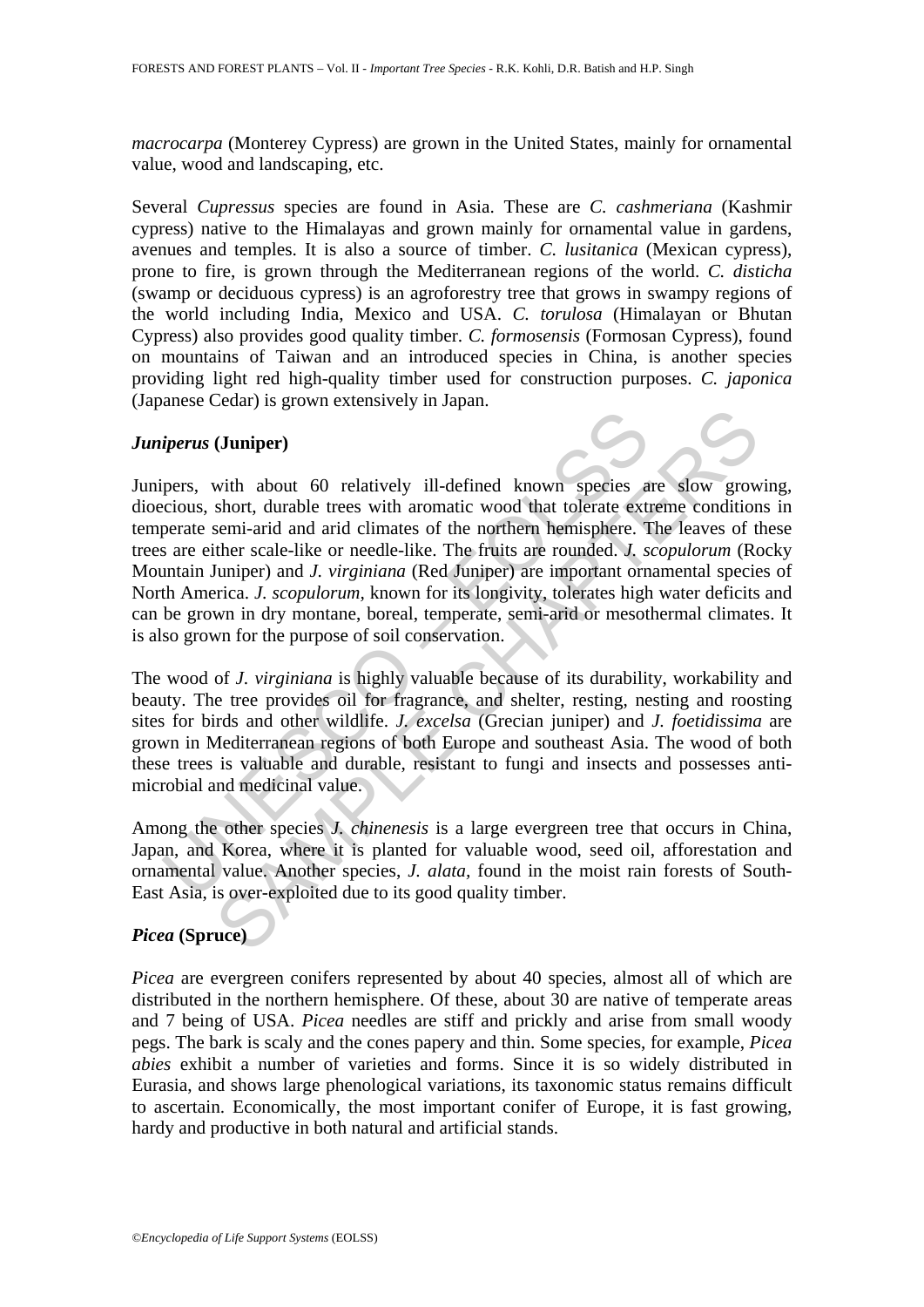The area of its distribution includes central, south-eastern and north-eastern Europe, Russia, Siberia and the East Ural mountains, at altitudes up to 2300 m. It is also planted in its native Eurasia as well as outside in Japan, Korea, USA, Canada, South Africa, Australia, and New Zealand. The wood is light with little distinction between heartwood and sapwood and yields high quality pulp with balanced strength properties. The nailing and screwing quality is good.

longest needles of all *Picea* species, *P. koraiensis* (Korean Sp<br>per, habitats for a wide variety of game and non-game wildlife, fc<br>used for recreation, re-vegetation, and land reclamation, etc., i<br>acc)—a widely distrib the meetiles of all *Picea* species, *P. koraiensis* (Koream Spruce)—a source threedles of all *Picea* species, *P. koraiensis* (Koream Spruce)—a source that is for a wide variety of game and non-game wildlife, forage for Its important species include *P. glauca* (White or Canadian Spruce), *P. rubens* (Red Spruce/Eastern Spruce/Yellow Spruce), *P.sitchensis* (Sitka Spruce)—an ecologically important coastal species of the north temperate coastal rain forest of western North America and valuable for pulp, lumber, and musical instruments, etc., *P. obovata*  (Siberian Spruce)—a source of quality timber species widely distributed in Eurasia, *P. smithiana* (Himalayan Spruce)—an ornamental tree in Western Himalayas possessing the longest needles of all *Picea* species, *P. koraiensis* (Korean Spruce)—a source of timber, habitats for a wide variety of game and non-game wildlife, forage for livestock, and used for recreation, re-vegetation, and land reclamation, etc., *P. mariana* (Black Spruce)—a widely distributed, major component of boreal, especially post-fire, forests and a source of quality pulp, gum and resins, *P. orientalis* (Oriental Spruce), *P. pungens* (Blue Spruce)—with ornamental value in USA and Europe is slow-growing, long-lived conifer serving as a Christmas tree and as food and shelter for birds and other wildlife. It is also used as indicator of deer populations.

## *Pinus* **(Pine)**

*Pinus*, the largest genus of the family Pinaceae comprising tall, evergreen, monoecious trees, is represented by nearly 90 species distributed in the northern hemisphere, extending across the equator near Indonesia. The long life of some of the pines can be attributed to the presence of functional needles that survive for 20 to 30 years, providing photosynthates to the tree. The needles, restricted to the lateral spur shoots are ultimately shed as a unit from the tree, exhibiting an example of vegetative specialization. Pines are the source of valuable timber used extensively for making furniture, doors, railway sleepers, window frames and paper-pulp, etc.

Based on the number of needles, Pine timber is divided into the *soft pines* (5 needled species with pale-coloured wood), and the *hard pines* (2-3 needled species with heart wood always darker than the sap wood). Several species provide oleoresin, which upon distillation yields turpentine oil and the non-volatile product *Rosin* or *Colophony*. These find extensive use such as in paints, varnishes, soap and synthetic pine oil industries. Some species, e.g. Himalayan Edible Pine or Pinyon Pine, yield edible seeds with removable testa. The bark of *Pinus* is also known to yield a dye.

Pines native to North America have been widely planted throughout the world in a variety of climates like sub-alpine, semi-arid, tropical and sub tropical. Apart from their ornamental value, they are also planted to serve as a source of mulch, straw or as shelterbelts and windbreaks in agroforestry, etc. Most of the North American pines also provide shelter and food for wildlife and game birds and thus do a great environmental service. The important North American species include *P. albicaulis* (White Bark Tree), *P. banksiana* (Jack Pine), *P. contorta* (Shore Pine), *P. ponderosa* (Ponderosa Pine), *P.*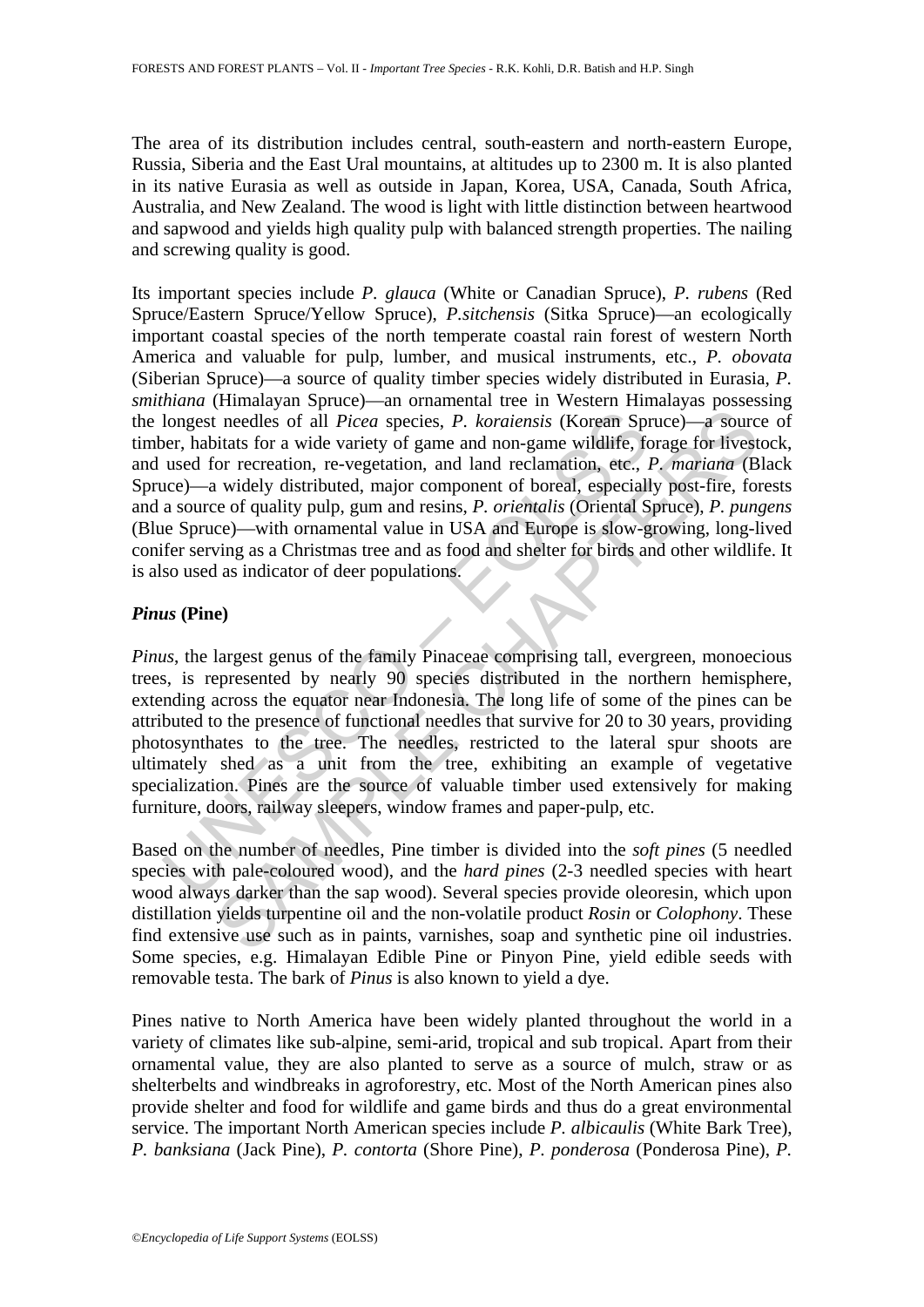*echinata* (Short Leaf Pine, *P. edulis* (Pinyon Pine), *P. elliottii* (Slash Pine), *P. flexilis* (Limber Pine), *P. radiata* (Radiata Pine), *P. lambertiana* (Sugar or Big Pine), *P. montezumae* (Montezuma Pine), *P. monticola* (Western White Pine), *P. muricata* (Bishop Pine), *P. patula* (Mexican Weeping Pine), *P. strobus* (Eastern White Pine), *P. taeda* (Loblolly Pine), *P. tecunumanii* (Tecunuman Pine), *P. rigida* (Pitch Pine), *P. macrocarpa* (Big Cone Pine), *P. jellreyi* (Jeffery Pine), *P. leiophylla* (Smooth Leaved Pine), *P. pseudostrobus*, (Pseudostrobus or Smooth Barked Pine).

The pines native of the Mediterranean region are also found as plantations in several regions of Europe and Asia. Apart from their recreational value, they are used for timber, wood and various non-wood products. The common ones include: *P. halepensis* (Aleppo Pine), *P. brutia* (Brutian Pine), *P. pinea* (Stone Pine), and *P. pinaster* (Maritime Pine). Other pines native of Europe include*: P. cembra* (Arolla or Swiss Stone Pine)*, P. nigra* (Black Pine), *P. canariensis* (Canary Pine), while those of Asia are: *P. densiflora* (Japanese Umbrella Pine or Japanese Red Pine), *P. kesiya* (Khasya Pine), *P. gerardiana* (Himalayan Edible Pine), *P. koraiensis* (Korean or Fruit Pine), *P. roxburghii* (Chir Pine), *P. thunbergii* (Japanese Black Pine), and *P. wallichiana* (Blue Pine).

# *Thuja* **(Arborvitae)**

ne Pine), *P. nigra* (Black Pine), *P. canariensis* (Canary Pine), w<br> *P. densiflora* (Japanese Umbrella Pine or Japanese Red Pine),<br> *P. densiflora* (Japanese Umbrella Pine or Japanese Red Pine),<br> *y.)*, *P. gerardiana* ( 3. P. Thigra (Black Pine), *P. canariensis* (Canary Pine), while those of *ssiflora* (Japanese Umbrella Pine or Japanese Red Pine), *P. kestya* (Kharardiana (Himalayan Edible Pine), *P. koraiensis* (Korean or Fruit Pine ( *Thuja,* represented by five species, is an evergreen, monoecious tree native of North America and far-eastern Asia (Japan, Korea and China). The leaves are scale like and of two types with decussate arrangement. Their cones are like rose buds or the bowl of a smoker's cup. *T. occidentalis* (Eastern or Northern White Cedar) with very high canopy density and limited commercial value, is native to North America but is planted extensively in Europe, Eurasia and China as an ornamental or for soil conservation, windbreaks and shelterbelts. *T. plicata*, (Western Red Cedar) is highly tolerant of different environmental conditions and a source of wood and several non-wood products. It is native to North America but has been widely introduced in Europe.

# *Tsuga* **(Hemlock)**

*Tsuga,* represented by 14 species and spread throughout Eastern and Western North America, China, Japan and Taiwan, are tall, monoecious, commercially important, evergreen trees with short linear leaves with a notched apex. The trees are distinct with their drooping tops and branches. Unlike pines, the pollen grains are not winged (except one subgenus which has winged pollen) but they have an annular frill. Male and female cones are generally solitary.

*Tsuga canadensis* (Eastern Hemlock), introduced in Europe, is native of North America. This is a typical species of wet temperate regions with lot of frost tolerance. Recognized for its ornamental and wood value, it is used in medicine while its bark is used for dyes and tanning. *T. heterophylla* (Western Hemlock), is an efficient producer of fibre. It is native to North America, growing on acidic and nutrient poor soils in cool temperate environments, but it is planted in India, U.K. and other parts of Europe.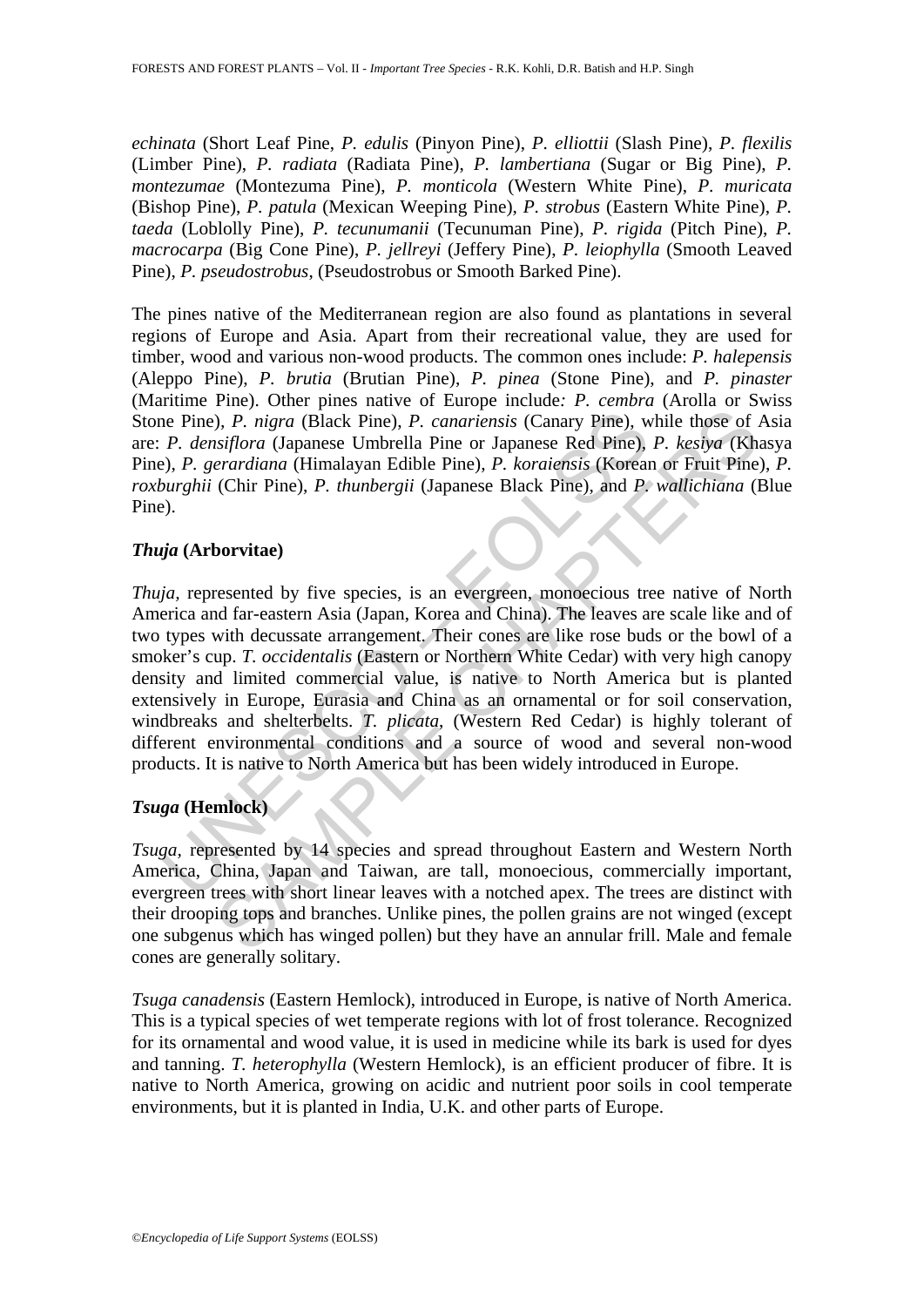- -
- -

# TO ACCESS ALL THE **38 PAGES** OF THIS CHAPTER, Visit[: http://www.eolss.net/Eolss-sampleAllChapter.aspx](https://www.eolss.net/ebooklib/sc_cart.aspx?File=E5-03-02)

#### **Bibliography**

Brandis, D. (1990). *Indian Trees*. Bishen Singh Mahendra Pal Singh, Dehradun, India. [A book giving a technical account of trees, shrubs, woody climbers and palms indigenous or commonly cultivated in India].

CAB International. (2000). *Forestry Compendium – Global Module*. CAB International, Wallingford, UK. [A CD containing comprehensive information on geographical distribution, taxonomy, morphology, and economic importance of about 1200 trees and shrubs of forestry and agroforestry importance].

Coombes, A.J. (1992). *Trees*. Dorling Kindersley Limited, London. [A handbook about the wild temperate trees of the world].

Kohli, R.K., Arya, K.S., Singh, H.P. & Dhillon, S.S. (1994). *Tree Directory of Chandigarh*. Dayanand National Academy of Environmental Sciences, Chandigarh, India. [An illustrated book on the avenue trees of the city of Chandigarh].

Mabberley, D.J. (1987). *The Plant-Book*. Cambridge University Press, Cambridge. [A dictionary about the botanical features, common names, relationships, and economic uses of higher plants].

Rao, A.N. & Ramanatha Rao, V. (eds.) (1993). *Bamboo and Rattan genetic Resources and Uses*. Indonesia. [A proceedings of the INBAR-IPGRI on biodiversity, genetic resources and conservation of bamboos and report on the workshop on the rattan resources and their development]

I, International. (2000). *Forestry Compendium* – *Global Module.* **CAB** International. (2000). *Forestry Compendium* – *Global Module.* **CAB** Internation (A CD containing comprehensive information on geographical distribu itional. (2000). *Forestry Compendium* – *Global Module.* CAB International, Walling-<br>containing comprehensive information on geographical distribution, taxonomy, morphoromore of about 1200 trees and shrubs of forestry and Rao, A.N. & Ramanatha Rao, V. (eds.) (1997). *Rattans – Taxonomy, Ecology, Silviculture, Conservation, Genetic Improvement and Biotechnology*. IPGRI publications, **XXXXX** [A proceeding of the international training workshop on rattans containing a comprehensive information about the types, distribution, ecology and economic importance of rattans].

Reed, M. (1986). *Compton's Encyclopaedia*. **Vol. 23 and 25.** Encyclopaedia Britannica Inc., Chicago. [A general information about the uses of wood and trees, respectively].

#### **Biographical Sketches**

**Daizy R. Batish**, Ph.D. is a Reader in the Department of Botany, Panjab University, Chandigarh, India. For her contributions to the Environmental / Biological Sciences, she has been recently bestowed upon the famous Goyal Young Scientist Award for 2000. With about 40 research publications and 4 co-edited books to her credit, she specializes and guides students in Weed Management in the Urban and Forest Ecosystems. She is the Joint Secretary of the Society of Environment Scientists, India.

**Harminder Pal Singh,** Ph.D., a promising young chemical ecologist, is Research Associate of the Council for Scientific and Industrial Research, India, working in the Department of Botany, Panjab University, Chandigarh, India. He specializes in tree-crop interactions and has published about 25 research papers and co-authored one, and co-edited 2 books. The Punjab Academy of Sciences, India honored him with the Young Scientist Award in Life sciences 2000.

**Ravinder K. Kohli,** Ph.D., a Forest Ecologist of distinction, is Professor in the Department of Botany, and Coordinator of the Centre for Environment at Panjab University, Chandigarh, India. He was the recipient of National Young Scientist Award in Forestry (1989) and was honored by the Government of